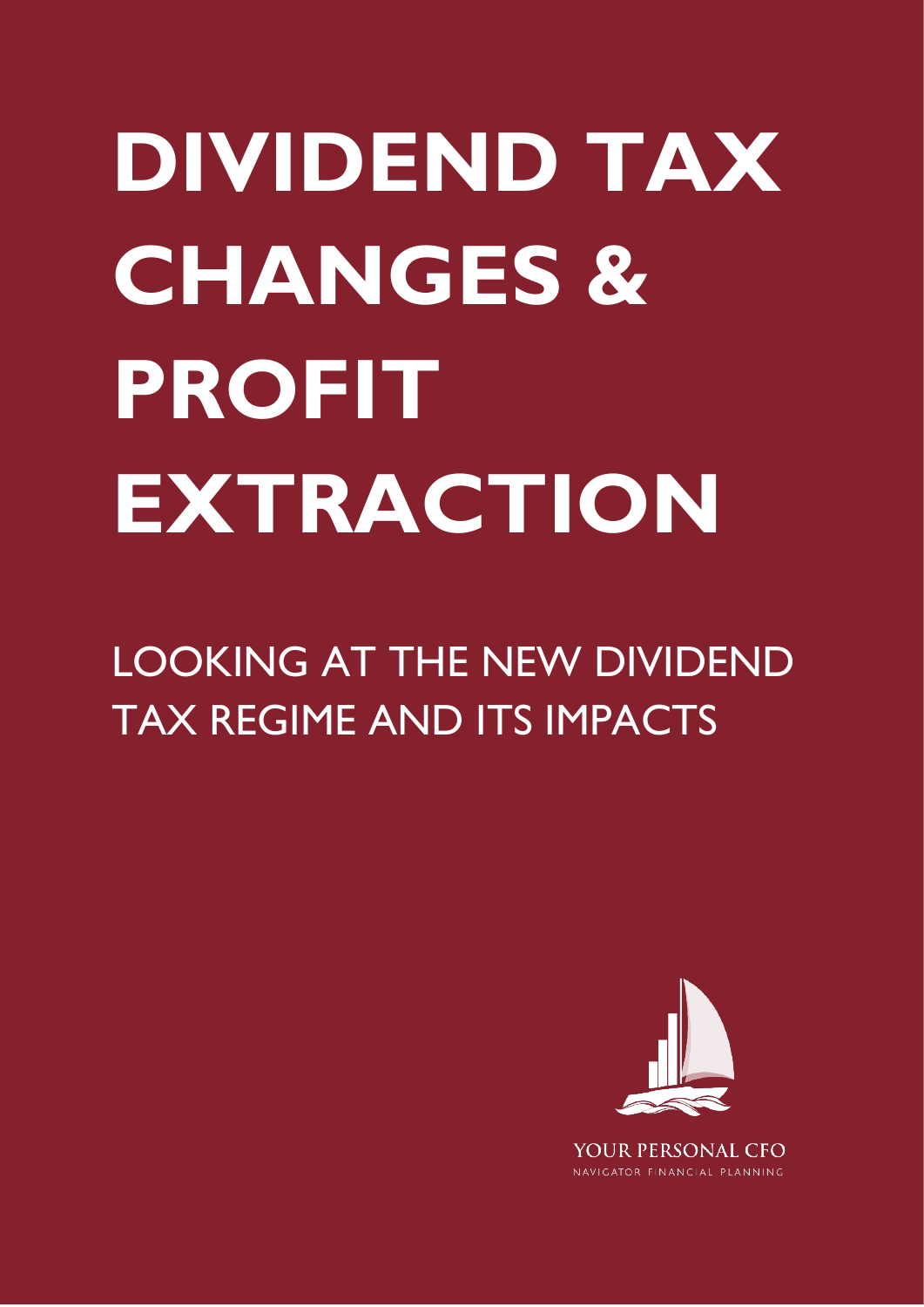# DIVIDEND TAX – WHAT'S CHANGING?

New rules on dividend taxation will come into force in the new tax year. The tax credit will be scrapped and with it the need to gross up dividends for calculating individual liability. An additional tax of 7.5% will apply to all net dividends. There will be a new dividend annual allowance of £5,000, up to which tax will not apply<sup>1</sup>.

So what is the impact? In short, it means additional tax on SME business owners. HMRC estimate that 85% of individuals will be better or no worse off under the new rules, but still expect it to raise an additional **£2bn**. The majority of this will come from business owners paying themselves dividends.

Below are the effective rates of tax on net dividends taken, above the £5,000 allowance, before and after the change:

|                        | 2015/16 | 2016/17 |
|------------------------|---------|---------|
| Non taxpayers          | 0.0%    | $0.0\%$ |
| Basic rate payers      | 0.0%    | 7.5%    |
| Higher rate payers     | 25.0%   | 32.5%   |
| Additional rate payers | 30.6%   | 38.1%   |

These changes will impact business owners withdrawing profits from their companies. Below we will run through the different methods of profit extraction and how this tax change could affect their relative merits. An appendix has been included at the end of the document detailing effective rates of tax.

#### 1.) Dividends

If we consider the case of business owners paying themselves an £8,000 salary and then withdrawing £50,000 worth of profit through dividends, we can see the impact of the new tax. *We will use the 2016/17 tax bands for simplicity:*

|                        | Old Regime | New Regime |
|------------------------|------------|------------|
| Salary                 | £8,000     | £8,000     |
|                        |            |            |
| Profit                 | £50,000    | £50,000    |
| <b>Corporation Tax</b> | $-£10,000$ | $-£10,000$ |
| Net Dividends          | £40,000    | £40,000    |
|                        |            |            |
| Income Tax             | $-E2,125$  | $-£3,650$  |
| <b>Net Earnings</b>    | £45,875    | £44,350    |

In the example the new rules have resulted in an additional £1,525 income tax bill. Here £27,000 of net dividends are taxed at the basic 7.5%, and £5,000 are taxed at the higher rate of 32.5% (the remaining £8,000 being covered by remaining personal allowance and dividend allowance).

**<sup>.</sup>**  $1$  Despite the name, this is a nil-rate band, rather than an allowance, in that it will not reduce taxable income.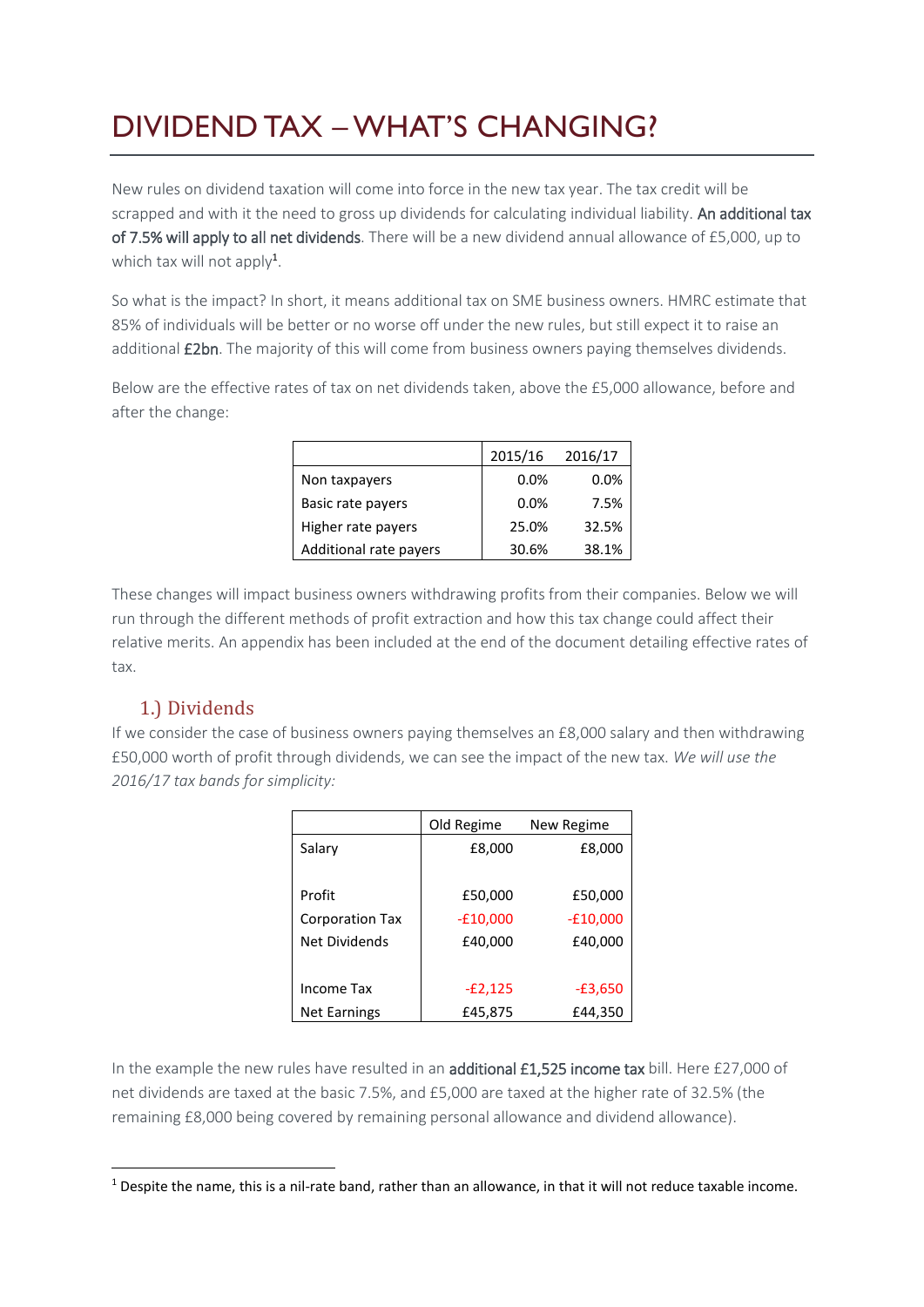Under the old regime £31,500 of net dividends (£35,000 gross) would have suffered no further tax (covered by the tax credit), with the remaining £8,500 net dividends subject to 25% tax.

#### 2.) Salary/Bonus

The new dividend regime will still be far more attractive than paying additional salary/bonus, due to avoiding National Insurance Contributions (NICs). If we consider the previous example, the £50,000 of profit could have provided a £43,950 bonus (after employer NICs).

When combined with the £8,000 salary, this would incur £14,352 of income tax and employee NICs, giving £37,598 net total earnings. This is some £6,752 less than with taking net dividends under the new regime.

Consider also that the calculations assume Corporation Tax at 20%. Corporation Tax in Northern Ireland is due to be reduced to 12% in 2018, which will reduce the total tax burden for business owners and further improve the desirability of drawing dividends rather than salary.

#### 3.) Self-employed

Up to this point we have only considered limited companies. However, many may now reconsider whether a limited company is the most appropriate structure for their business.

For fair comparison with the previous example we can look at self-employed earnings of £58,000 – the combined salary and profit. A Self Employed business owner would incur £12,400 income tax and £3,590 of NICs (Class 2 and 4), giving a net income of £42,010. Whilst substantially better than a limited company director taking salary/bonus, this is still £2,340 less than under the new dividend regime.

It is worth noting there are other benefits of partnerships and sole trading, in particular reduced administration and the potential for running cost effective company cars. Of course, there is also the possibility of having multiple business structures, including limited companies and partnerships or sole trading firms.

# **Retained Profits**

For the majority of business owners, the new dividend regime will be more penal than the last. With that in mind, where large retained profits exist, it could be worth distributing dividends in the 2015/16 tax year, before the new rules come into effect, in order to benefit from lower effective rates of tax. Where sums are still required in the business, it could be possible to organise a director's loan, using the distributed amounts.

The decision to bring forwards dividends will not be a straightforward one. For example, if entitlement to the personal allowance was lost as a result, effective rates of tax could be higher. Furthermore, amounts left in the business may qualify for Entrepreneur's Relief and/or Business Property Relief. Consequently, advice should be sought from your accountant, tax advisor or financial planner before proceeding.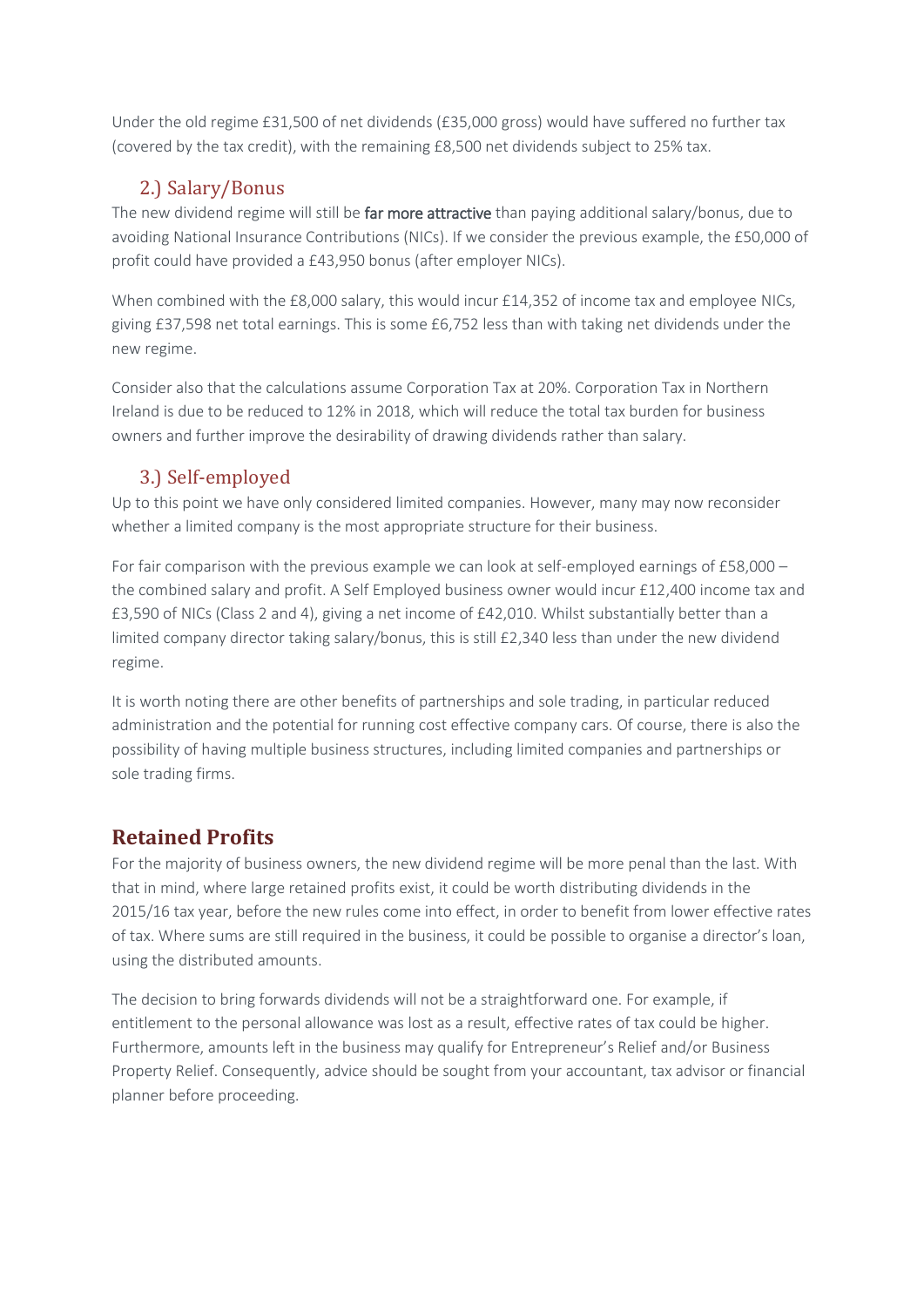# **Pension Contributions**

The additional dividend tax will make employer pension contributions more attractive. Contributions are an allowable expense, in the majority of cases, and give no immediate liability to personal tax. When drawn from a pension, 25% can be taken as a tax-free lump sum, with the remaining 75% providing a taxable income. Furthermore, pension income is often drawn when earnings are lower, such as in retirement, leading to lower marginal rates of tax being incurred.

Pension contributions are particularly attractive for those over 55, who can now access amounts from pensions with complete freedom. Amounts held in pensions can also pass to beneficiaries as 100% tax free lump sums in the event of death (prior to age  $75<sup>2</sup>$ ) and are not subject to Inheritance Tax (IHT), making them very efficient for passing assets down generations too.

*You should consult your professional advisors, starting with your financial planner, before making sizeable pension contributions, to ensure tax efficiency.*

#### **In Summary**

**.** 

- Most people drawing remuneration from limited companies by way of dividends will pay more tax from 2016/17
- Drawing dividends will, in most cases, still result in more net income
- Employer contributions to pensions will become even more attractive from 2016/17

<sup>&</sup>lt;sup>2</sup> Post age 75, beneficiaries can withdraw sums subject to income tax at their marginal rate of tax.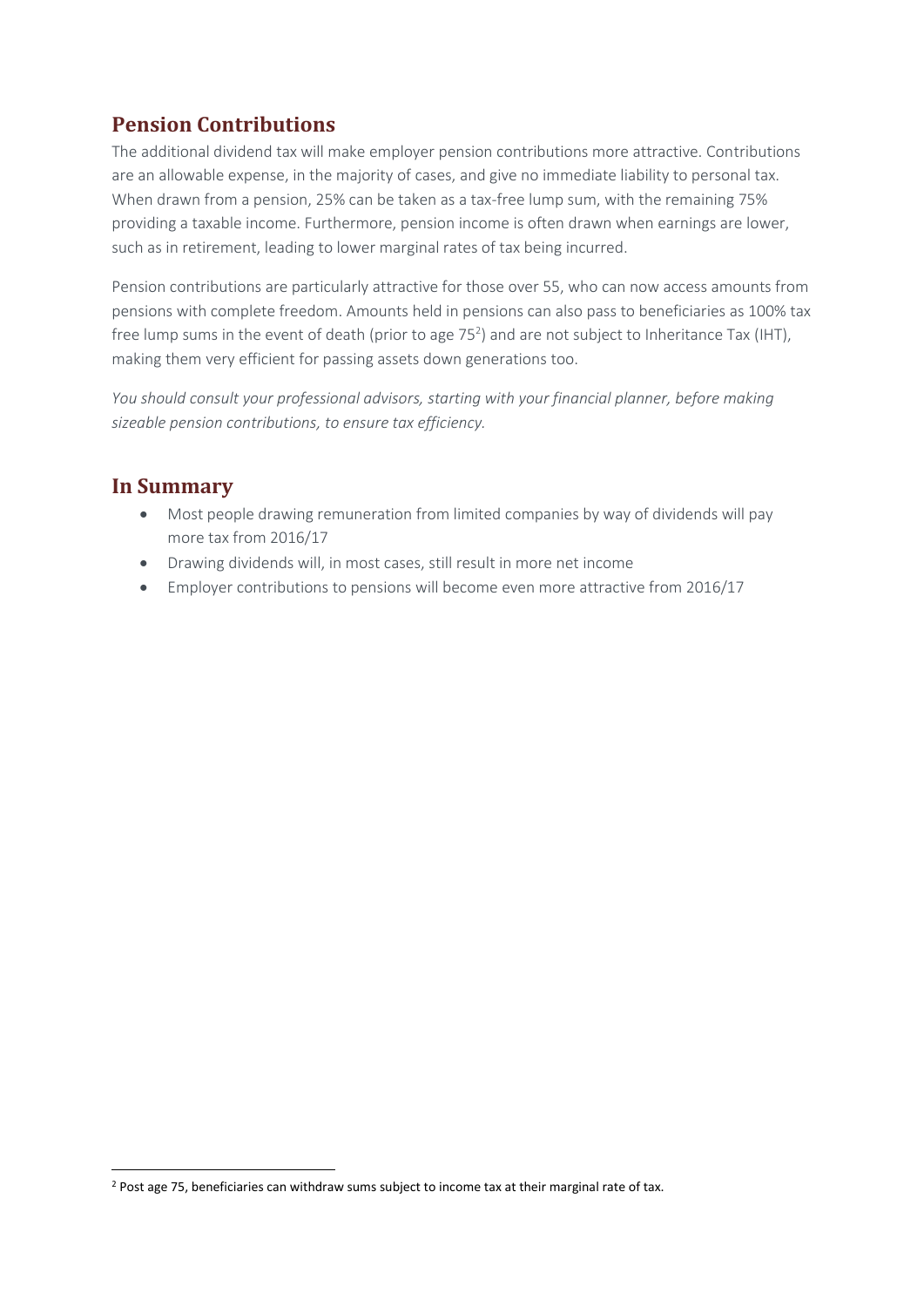# **Appendix – Effective rates of tax on profit extraction**

Below is a table setting out the effective rates of tax, based on the example shown i.e. £8,000 salary and £40,000 dividends or £58,000 of salary/bonus. The calculations include the personal allowance, dividend allowance and the primary and secondary thresholds for NICs.

|                              | Old Dividend<br>Regime | New Dividend<br>Regime | Salary/<br><b>Bonus</b> | Self-<br>Employed |
|------------------------------|------------------------|------------------------|-------------------------|-------------------|
| Profit/Earnings              | £58,000                | £58,000                | £58,000                 | £58,000           |
| Salary/Bonus                 | £8,000                 | £8,000                 | £58,000                 | £58,000           |
| <b>Corporation Tax</b>       | $-£10,000$             | $-£10,000$             | £0                      | £0                |
| Dividends (net)              | £40,000                | £40,000                | £0                      | £0                |
|                              |                        |                        |                         |                   |
| Income Tax                   | $-E2,125$              | $-£3,650$              | $-£9,980$               | $-E12,400$        |
| National Insurance           | £0                     | £0                     | $-£10,422$              | $-E3,590$         |
|                              |                        |                        |                         |                   |
| Net Income                   | £45,875                | £44,350                | £37,598                 | £42,010           |
| <b>Effective Rate of Tax</b> | 20.9%                  | 23.5%                  | 35.2%                   | 27.6%             |